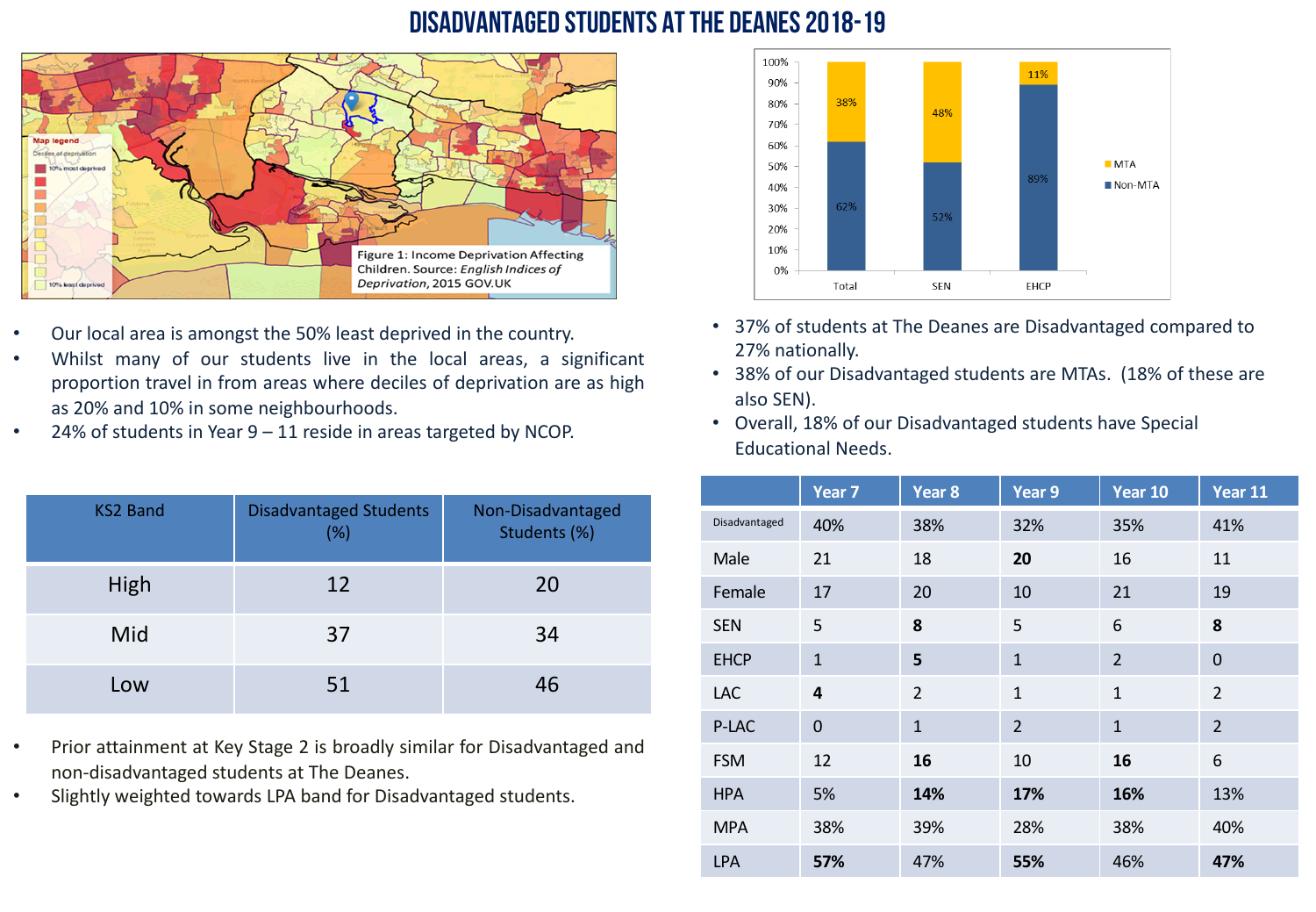### outcomes for disadvantaged students

|                     | 2018    | 2019    | <b>CHANGE</b>    |
|---------------------|---------|---------|------------------|
| <b>PROGRESS 8</b>   | $-1.33$ | $-0.93$ | $\uparrow$ 0.40  |
| <b>ATTAINMENT 8</b> | 24.2    | 31.1    | $\uparrow$ 6.9   |
| $4+EN/MA$           | 24%     | 41%     | ↑ 17%            |
| 5+ EN/MA            | 14%     | 0       | $\downarrow$ 14% |

- Outcomes for Disadvantaged students have improved since 2018, most notably Attainment 8 and students achieving 4+ in English and Maths.
- Progress and attainment for Disadvantaged students is significantly below that of Non-Disadvantaged students nationally. Outcomes indicate that this gap is narrowing.
- The gap is narrowing more swiftly for Disadvantaged students joining The Deanes before KS4 (Non-MTA): P8 = -0.80, A8 = 32.66, 4+En/Ma = 46%.

|                     | <b>DEANES</b><br><b>DISADVANTAGED</b><br>2019 | <b>NATIONAL</b><br><b>DISADVANTAGED</b><br>2018 | <b>NATIONAL NON-</b><br><b>DISADVANTAGED</b><br>2018 | <b>GAP</b><br><b>DEANES DISADVANTAGED/</b><br><b>NATIONAL NON-DISADVANTAGED</b> |
|---------------------|-----------------------------------------------|-------------------------------------------------|------------------------------------------------------|---------------------------------------------------------------------------------|
| <b>PROGRESS 8</b>   | $-0.93$                                       | $-0.44$                                         | 0.13                                                 | $-1.06$                                                                         |
| <b>ATTAINMENT 8</b> | 31.1                                          | 36.7                                            | 50.1                                                 | $-19.0$                                                                         |
| $4+EN/MA$           | 41%                                           |                                                 | 71.5%                                                | $-30.5%$                                                                        |
| $5+EN/MA$           | 0%                                            | 24.9%                                           | 50.1%                                                | $-50.1%$                                                                        |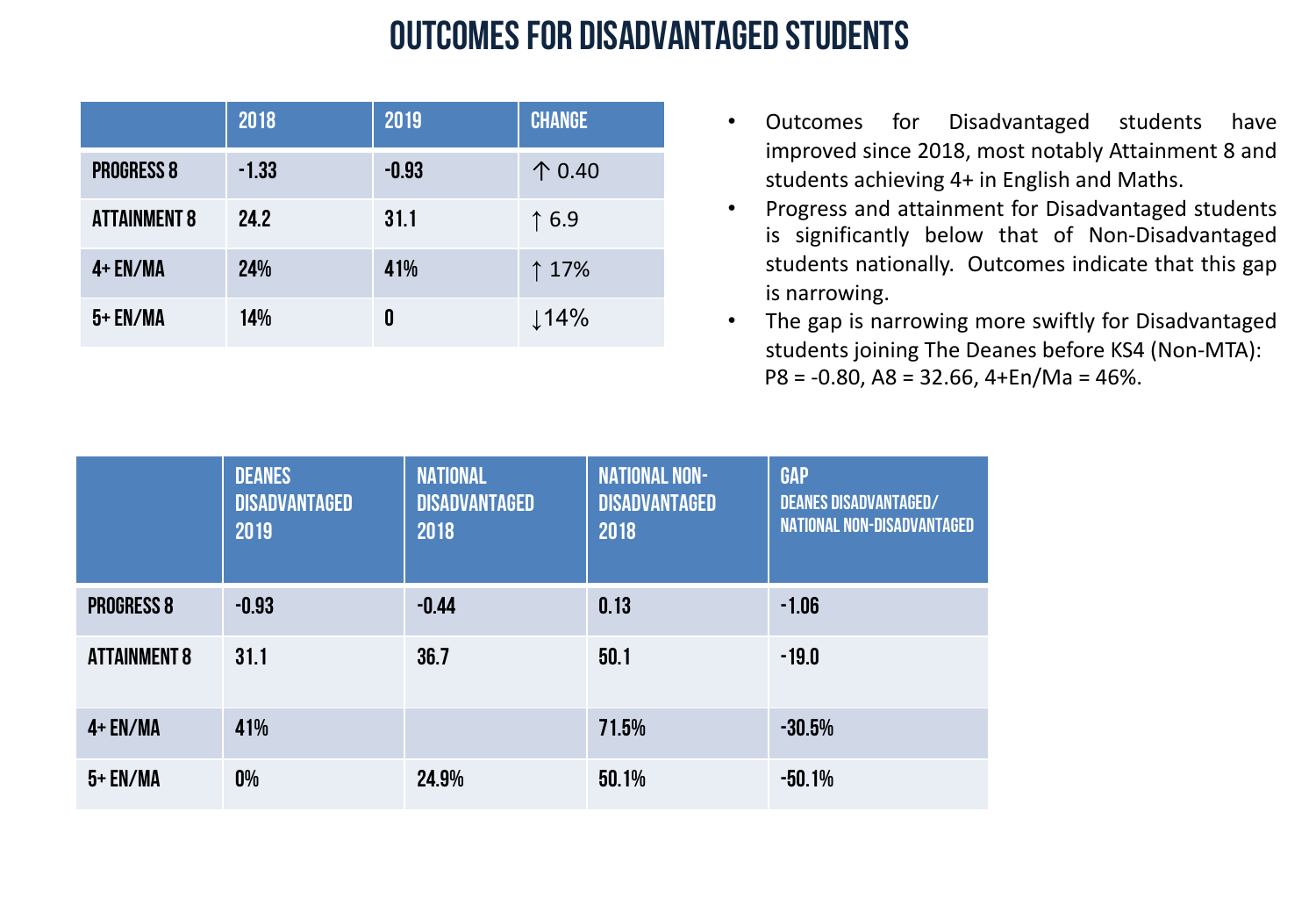|                                                                                                                                                                                                                                           | ACCELERATING THE PROGRESS OF DISADVANTAGED STUDENTS AT THE DEANES                                                                                                                                                                                                                                                                                                                                                                                                                                                                                                                                                                                                 |                                                                                                                                                                                                                                                                                                                                                                                                                                                                                                                                                                                                                                                                                                                                                                                                                                                                                                                                                                                                                                                                                                                                                                                                                          |  |  |  |
|-------------------------------------------------------------------------------------------------------------------------------------------------------------------------------------------------------------------------------------------|-------------------------------------------------------------------------------------------------------------------------------------------------------------------------------------------------------------------------------------------------------------------------------------------------------------------------------------------------------------------------------------------------------------------------------------------------------------------------------------------------------------------------------------------------------------------------------------------------------------------------------------------------------------------|--------------------------------------------------------------------------------------------------------------------------------------------------------------------------------------------------------------------------------------------------------------------------------------------------------------------------------------------------------------------------------------------------------------------------------------------------------------------------------------------------------------------------------------------------------------------------------------------------------------------------------------------------------------------------------------------------------------------------------------------------------------------------------------------------------------------------------------------------------------------------------------------------------------------------------------------------------------------------------------------------------------------------------------------------------------------------------------------------------------------------------------------------------------------------------------------------------------------------|--|--|--|
| <b>Intended outcome</b>                                                                                                                                                                                                                   | <b>Examples of actions</b>                                                                                                                                                                                                                                                                                                                                                                                                                                                                                                                                                                                                                                        | <b>Impact</b>                                                                                                                                                                                                                                                                                                                                                                                                                                                                                                                                                                                                                                                                                                                                                                                                                                                                                                                                                                                                                                                                                                                                                                                                            |  |  |  |
| To enhance awareness of<br>staff at all levels of the<br>specific<br>needs<br><b>of</b><br><b>Disadvantaged</b><br>students<br>leading to more targeted,<br>personalised and effective<br>support inside and outside<br>of the classroom. | Progress of Disadvantaged students tracked<br>$\bullet$<br>to support swifter and more targeted<br>intervention.<br>Pupil profiles for Disadvantaged students<br>$\bullet$<br>provide teachers with detailed information on<br>students' individual needs.<br>Audit of support needs and bidding process<br>$\bullet$<br>for additional PP funding.<br>CPD including participation in CRP and BETSA<br>PP Networks to raise awareness of best<br>practice for use of PP spending.<br>CPD from specialist services such as CSS and<br>Ormond<br><b>Street</b><br>Great<br>(Educational<br>Psychologist) to raise staff awareness of<br>specific needs of students. | • A8 for Disadvantaged Year 11 MTAs, FSM and SEN has increased by 6.55, 2.06 and<br>1.71 respectively as a result of improvements in teaching and interventions<br>targeting these groups.<br>Pupil Profiles and PASS data have enabled more personalised approach to<br>intervention.<br>External monitoring of Teaching and Learning indicates high expectations for all<br>students. Profiles are increasingly informing classroom practice. PASS data<br>indicates that Disadvantaged students feel well-connected to the school<br>community and are positive about their relationships with staff.<br>Bids for funding have enabled support at the point of need e.g. SETSA Science Day,<br>Food ingredients for FSM, revision materials and trips.<br>CPD evaluation indicates that following training on attachment awareness delivered<br>by a member of staff from CSS, staff are better informed on how attachment<br>issues can affect student behaviour and are more aware of how to respond to<br>these needs. These strategies were reinforced in a session with a session from an<br>educational psychologist who outlined practical strategies to support the progress<br>of students in the classroom. |  |  |  |
| the<br>To<br>improve<br>attendance<br><b>of</b><br>Disadvantaged students so<br>that it is in line with the<br>national<br>average,<br>increasing<br>access<br>to<br>quality first teaching.                                              | Increase contract with Aquinas to once per<br>week to facilitate close monitoring of absence<br>and lateness.<br>• All students offered a free breakfast Monday -<br>Friday.<br>• Access to hardship funding for individual<br>students requiring support with transport to<br>school.                                                                                                                                                                                                                                                                                                                                                                            | • Attendance for Disadvantaged students has increased by 0.5% compared to 2017-<br>18 (2.93% with extracted students).<br>2018/2019 figure is 88.20%, 90.63% with extracted students.<br>Case studies indicate improved attendance at an individual level for targeted<br>students.<br>Breakfast club regularly attended by a core group of 22 Disadvantaged students.<br>$\bullet$<br>This includes 2 LAC students, 1 PLAC, 1 Young Carer, 3 SEN, 2 EHCP.<br>Of the core group of Breakfast Club attendees, 8 have improved attendance<br>compared to the previous academic year. The average increase in attendance for<br>this group is 2%.                                                                                                                                                                                                                                                                                                                                                                                                                                                                                                                                                                           |  |  |  |
| To improve the literacy<br>and numeracy skills of<br>Disadvantaged students so<br>that progress across the<br>curriculum is accelerated.                                                                                                  | Review and refine KS3 Catch Up programmes.<br>$\bullet$ .<br>. Intensive focus on literacy for identified<br>students in Year 7 and 8 who arrive to<br>secondary school below KS2 expectations.<br>Daily 20 minute Accelerated Reader sessions<br>for Year 7 and 8.<br>Whole school Literacy policy<br>launched.<br>$\bullet$<br>Development of Numeracy policy.                                                                                                                                                                                                                                                                                                  | • Y7 Numeracy group (16 students, 7 Disadvantaged):<br>All students in the Numeracy group are making at least expected progress.<br>• Y7 Literacy group (11 students, 5 Disadvantaged):<br>• The average reading age of the group increased by 14.8 months between October<br>and July. All Disadvantaged students in the group are Making Above Expected<br>progress.<br>• Accelerated reader:<br>There have been some significant increases in the reading ages scores of<br>Disadvantaged students, with 42% increasing by at least 12 months<br>between October and July. The average increase for disadvantaged students is<br>10.14 months.                                                                                                                                                                                                                                                                                                                                                                                                                                                                                                                                                                        |  |  |  |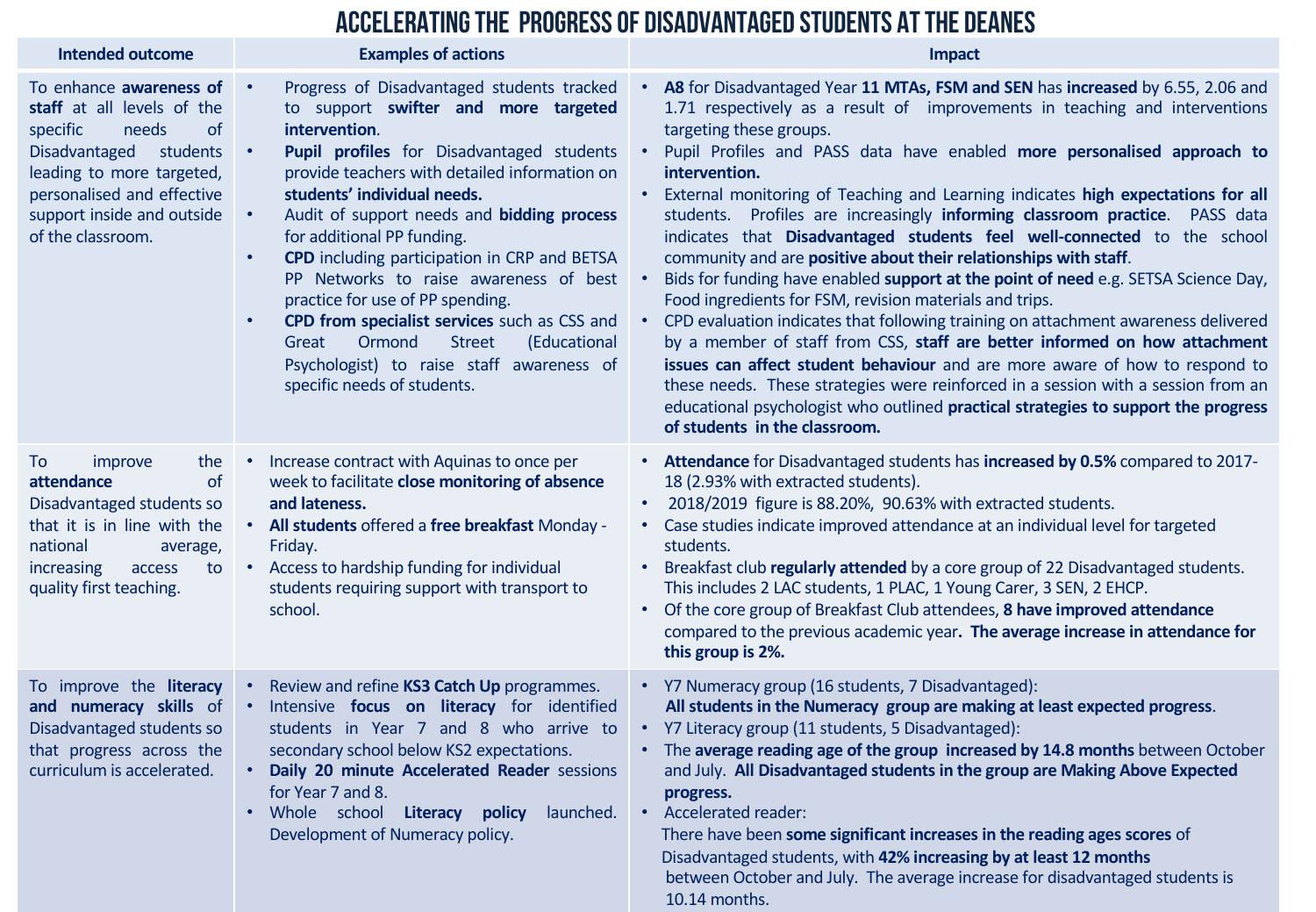### Accelerating the progress of disadvantaged students at the deanes

| <b>Intended outcome</b>                                                                                                                                | <b>Examples of actions</b>                                                                                                                                                                                                                                                                                                                                                                                                                                                                                                                                                                                                                                                                                                                                                                                                                                                                                                                                           | <b>Impact</b>                                                                                                                                                                                                                                                                                                                                                                                                                                                                                                                                                                                                                                                                                                                                                                                                                                                                                                                                                                                                                                                                                                                                                                                                                                                                                                                                                                                                                                                                                                                                                                                                                                                                                             |
|--------------------------------------------------------------------------------------------------------------------------------------------------------|----------------------------------------------------------------------------------------------------------------------------------------------------------------------------------------------------------------------------------------------------------------------------------------------------------------------------------------------------------------------------------------------------------------------------------------------------------------------------------------------------------------------------------------------------------------------------------------------------------------------------------------------------------------------------------------------------------------------------------------------------------------------------------------------------------------------------------------------------------------------------------------------------------------------------------------------------------------------|-----------------------------------------------------------------------------------------------------------------------------------------------------------------------------------------------------------------------------------------------------------------------------------------------------------------------------------------------------------------------------------------------------------------------------------------------------------------------------------------------------------------------------------------------------------------------------------------------------------------------------------------------------------------------------------------------------------------------------------------------------------------------------------------------------------------------------------------------------------------------------------------------------------------------------------------------------------------------------------------------------------------------------------------------------------------------------------------------------------------------------------------------------------------------------------------------------------------------------------------------------------------------------------------------------------------------------------------------------------------------------------------------------------------------------------------------------------------------------------------------------------------------------------------------------------------------------------------------------------------------------------------------------------------------------------------------------------|
| To raise the aspirations<br>Disadvantaged<br>of<br>students so that they are<br>determined<br>and<br>motivated to succeed.                             | <b>Development of Gatsby Compliant Careers</b><br>provision including:<br><b>Targeted</b><br>provision<br>for<br>careers<br>Disadvantaged students including at least<br>two Connexions appointments in KS4,<br>additional support with Post-16 applications<br>and opportunities such as 60 Minute<br>Mentoring, The Brilliant Club and visits to<br>Universities/FE/Workplaces.<br>CPD for all staff on 'Post-16' Pathways and<br>$\bullet$<br>'Next Steps' for all KS4 tutors. Careers<br>resources for tutor time.<br>Funding for extra-curricular trips and<br>activities including Summer expedition to<br>Millemont and Year 11 Revision Residential<br>Mr Beezy mentoring for group of Year 11<br>$\bullet$<br>Males and motivational assemblies.<br>Continued<br>interventions<br>to<br>access<br>supporting students' emotional wellbeing<br>and behaviour for learning such as<br>Strengthening Minds, CSS, SEAL, Goodmans<br>Youth Intervention Project. | 100% of Disadvantaged students in Year 11 have applied for an appropriate<br>$\bullet$<br>Post-16 course.<br>Student voice (March 19) and evaluation surveys show that students have<br>$\bullet$<br>benefitted from careers assemblies on specific areas such as apprenticeships,<br>with 71% reporting that it helped them to understand their next steps.<br>PASS data indicates that overall, Disadvantaged students are well motivated to<br>succeed in life (General Work Ethic) and complete learning activities (Response<br>to the Curriculum). The exception to this is Year 9, who have low scores for<br>Response to the Curriculum and Preparedness for Learning (Behaviour) and<br>individual students who require additional input.<br>Summer expedition to Millemont for targeted students helped to foster<br>$\bullet$<br>positive relationships with students and develop their sense of resilience and<br>independence. An area for further development is to increase uptake of such<br>opportunities for disadvantaged students.<br>Positive evaluations of Mr Beezy mentoring with all students involved agreeing<br>that they found the sessions motivational and had learned strategies to help<br>them refocus on their studies. Progress data indicates no impact on predicted<br>grades.<br>. The Strengthening Minds Positive Behaviour and Anger Management<br>programme (Jan.19) has demonstrated a positive impact on targeted students<br>(4 Male Disadvantaged students) with all students showing a decrease in<br>negative behaviour points during the programme. Students' self-assessment<br>indicates that they feel more equipped to deal with feelings of anger. |
| To enhance the support<br><b>Disadvantaged</b><br>for<br>students'<br>learning at<br>home through increased<br>of<br>levels<br>parental<br>engagement. | Enhanced sharing of information for parents<br>to support their child's education.<br>Some events to encourage parents and<br>carers into school with their child e.g. Year<br>11 Study Skills evening, Connexions advisor<br>present at parents' and options evening.                                                                                                                                                                                                                                                                                                                                                                                                                                                                                                                                                                                                                                                                                               | Parents have been provided with independent careers information through the<br>attendance of the Connexions advisor at parents' and Options' Evening as well<br>as updated information on the school website.<br>• 'Exams MADE Easy' student and parent events. Parent event opened to all KS4<br>parents to increase participation. Enhanced understanding of how to support<br>students with exams and revision (parental feedback). Events to be further<br>developed to increase uptake.                                                                                                                                                                                                                                                                                                                                                                                                                                                                                                                                                                                                                                                                                                                                                                                                                                                                                                                                                                                                                                                                                                                                                                                                              |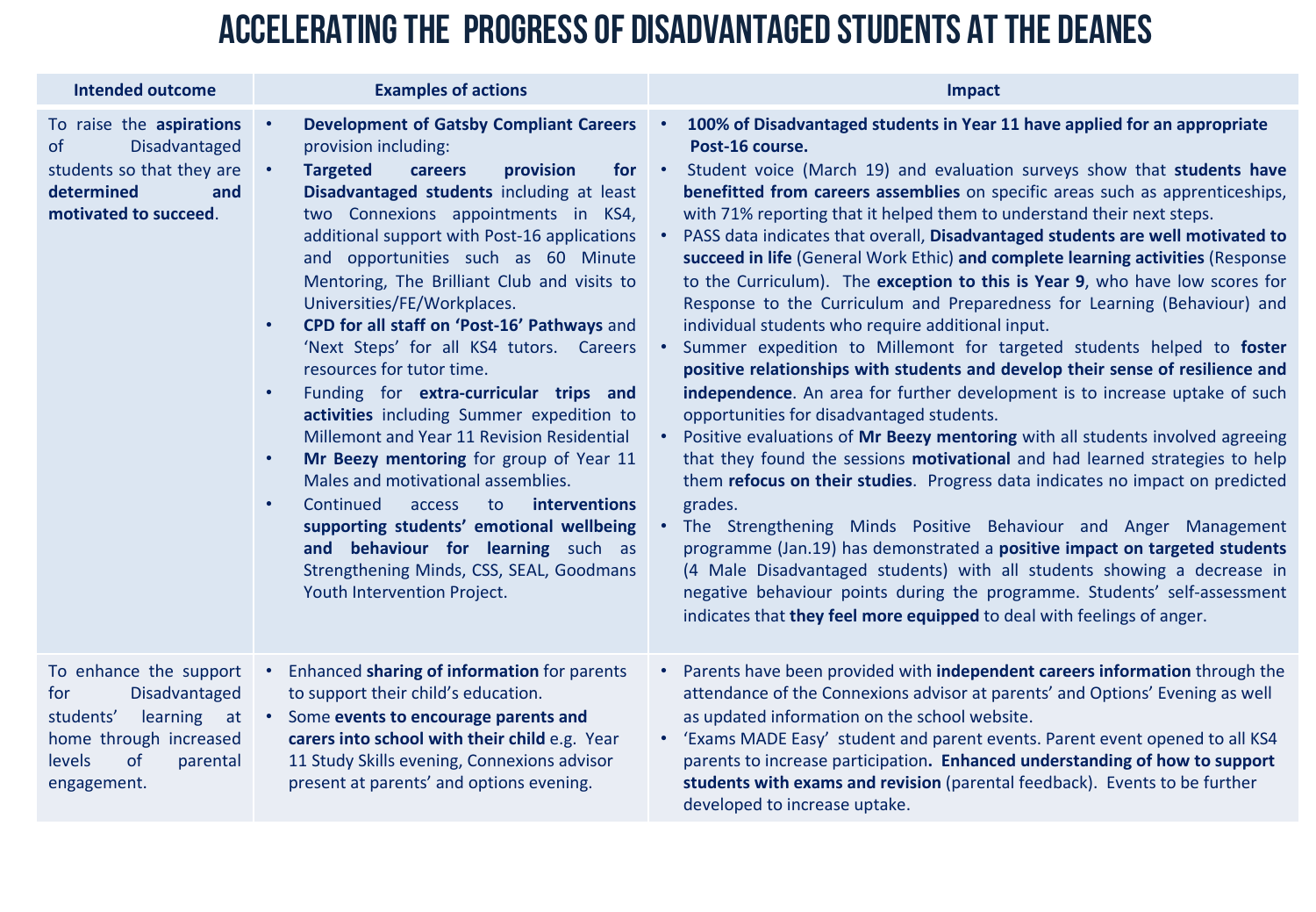### Progress and attainment has increased more rapidly for Disadvantaged students than for Non-Disadvantaged students overall.

|                     | <b>\PEAR 11 OUTCOMES</b> |                       | <b>YEAR 10</b>    |                       | <b>YEAR 9</b>    |                              |
|---------------------|--------------------------|-----------------------|-------------------|-----------------------|------------------|------------------------------|
|                     | DISADVANTAGED            | NON-<br>DISADVANTAGED | DISADVANTAGED     | NON-<br>DISADVANTAGED | DISADVANTAGED    | NON-<br><b>DISADVANTAGED</b> |
| <b>ATTAINMENT 8</b> | 6.9 <sub>1</sub>         | 2.6 <sub>1</sub>      | 5.03 <sub>0</sub> | 2.65 <sub>0</sub>     | 4.5 <sub>0</sub> | 3.54 <sub>0</sub>            |

Data comparison Yr11 2018 and 2019 outcomes, Yr7 – 9 Data Collection AUT 2018 – SUM 2019.

|                                                 | <b>YEAR 8</b> |                              | <b>YEAR 7</b> |                              |
|-------------------------------------------------|---------------|------------------------------|---------------|------------------------------|
|                                                 | DISADVANTAGED | NON-<br><b>DISADVANTAGED</b> | DISADVANTAGED | NON-<br><b>DISADVANTAGED</b> |
| <b>ABOVE/MAKING EXPECTED</b><br><b>PROGRESS</b> | 17%↑          | 10%↑                         | 7%↑           | $7\%$                        |

Data comparison AUT 2018 – SUM 2019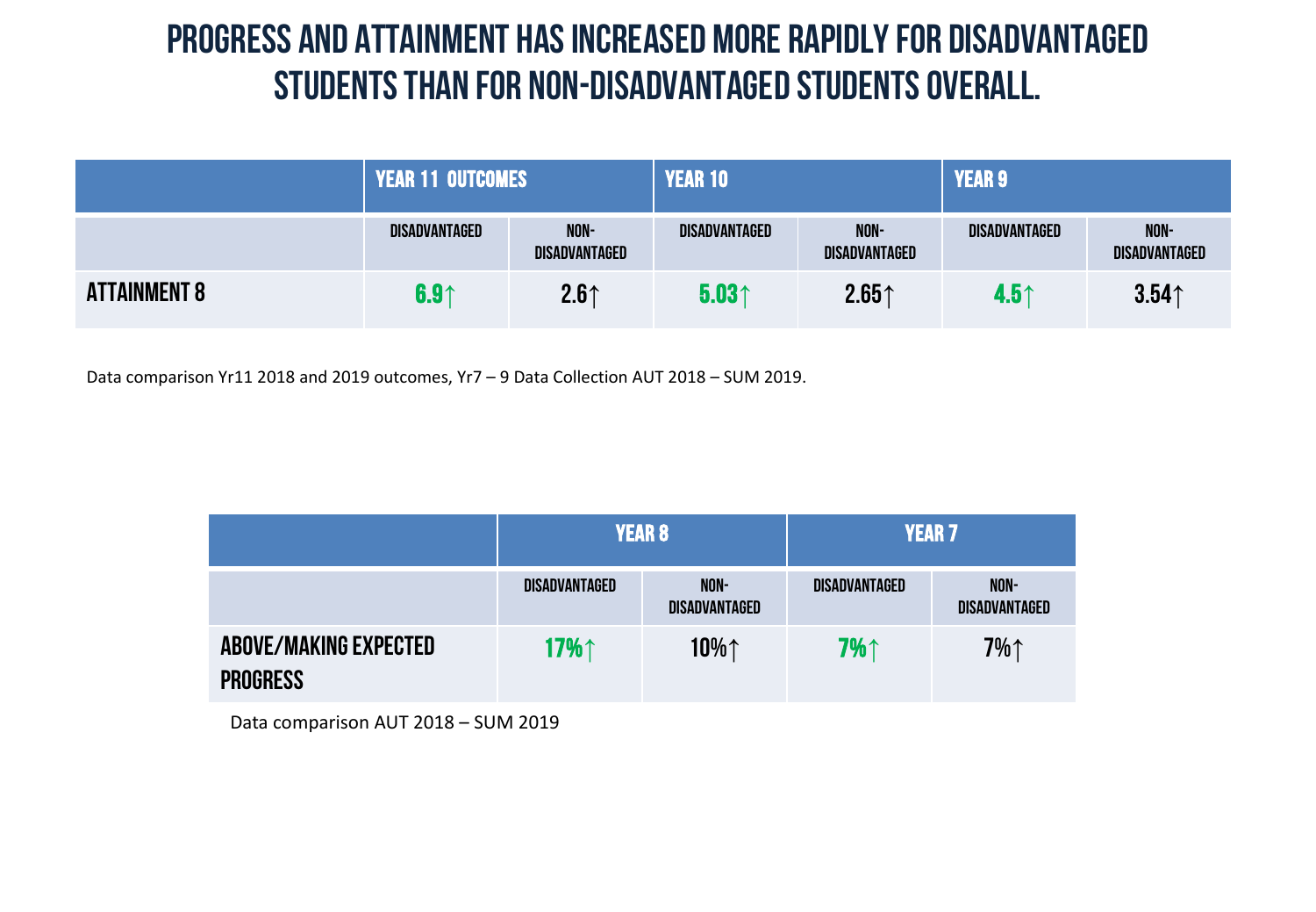## Improving performance of Disadvantaged Mid term admissions

| <b>YEAR 11</b><br><b>MTAS</b>                        | A8 has <b>increased by 6.55</b> this academic year (23.4 to 29.97).<br>$\bullet$<br>The proportion of Disadvantaged MTA students attaining a 4+ in English and Maths has<br>$\bullet$<br>increased by 26.5% since the end of Year 10 (37.5%).<br>Despite these improvements, this group continue to make some of the least progress overall<br>$\bullet$<br>(P8 -1.03, A8 29.97).<br>33% of the 2019 Disadvantaged cohort were also KS4 Mid-Term Admissions.<br>$\bullet$ |
|------------------------------------------------------|---------------------------------------------------------------------------------------------------------------------------------------------------------------------------------------------------------------------------------------------------------------------------------------------------------------------------------------------------------------------------------------------------------------------------------------------------------------------------|
| <b>YEAR 10</b><br>DISADVANTAGED<br><b>MTAS</b>       | P8 has <b>increased by 0.67</b> this academic year (from -0.91 to -0.24).<br>$\bullet$<br>A8 has rapidly increased by 8.96 (from 43.71 to 52.67).<br>$\bullet$<br>MTA students are now making some of the best progress in the Year 10 Disadvantaged<br>$\bullet$<br>cohort.                                                                                                                                                                                              |
| <b>YEAR 9</b><br><b>DISADVANTAGED</b><br><b>MTAS</b> | A8 score has <b>increased by 6.08</b> since the start of Year 9.<br>$\bullet$                                                                                                                                                                                                                                                                                                                                                                                             |

Figures based on AUT 2018 – SUM 2019 data.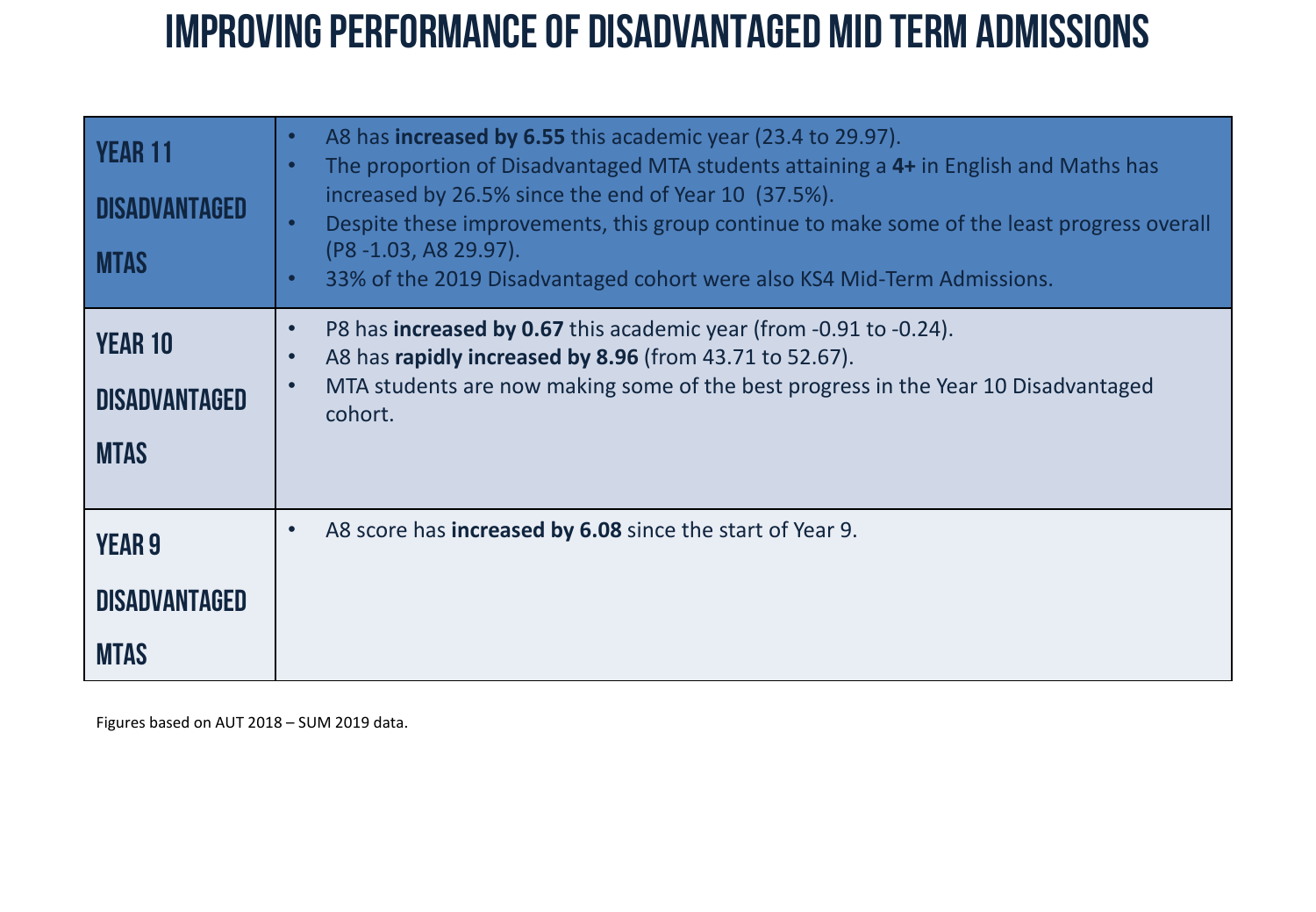# Gaps are narrowing at key stage 4







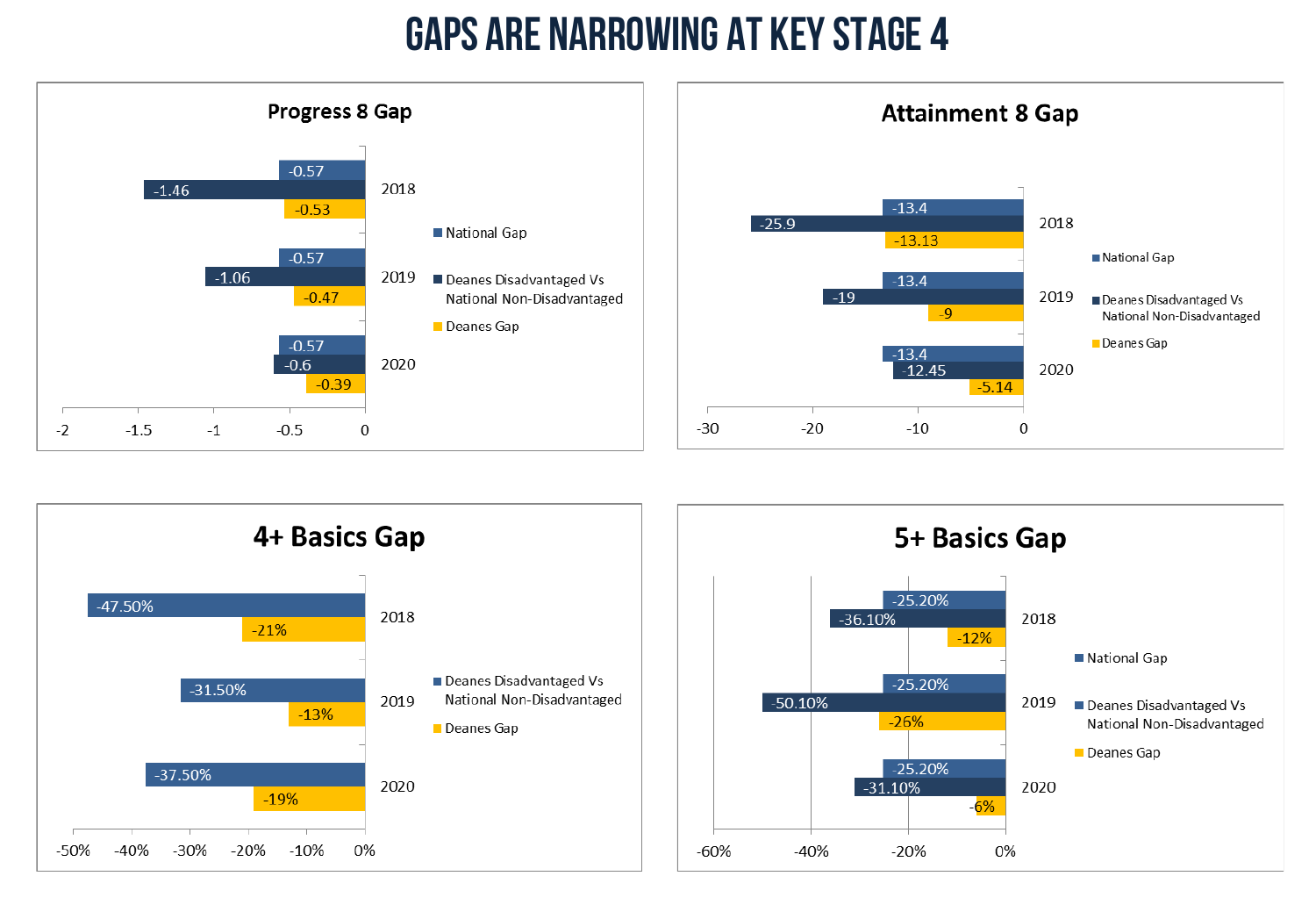### Performance of disadvantaged sub-groups

|                       | <b>YEAR 11</b>                                         | <b>YEAR 10</b>                                | <b>YEAR 9</b>                             | <b>YEAR 8</b>                             | <b>YEAR 7</b>                             |
|-----------------------|--------------------------------------------------------|-----------------------------------------------|-------------------------------------------|-------------------------------------------|-------------------------------------------|
| <b>MOST PROGRESS</b>  | <b>FSM</b><br><b>LAC</b><br><b>FEMALE</b>              | <b>SEN (M)</b><br><b>HPA</b><br><b>FEMALE</b> | <b>HPA</b><br><b>MPA</b><br><b>FEMALE</b> | <b>FEMALE</b><br><b>LPA</b><br><b>MPA</b> | <b>FEMALE</b><br><b>MPA</b><br><b>LPA</b> |
| <b>LEAST PROGRESS</b> | <b>MALES</b><br><b>SEN</b><br><b>MPA</b><br><b>MTA</b> | <b>MALES</b><br><b>SEN (K)</b><br><b>FSM</b>  | <b>SEN</b><br><b>LPA</b><br><b>FSM</b>    | <b>HPA</b><br><b>KS3 MTAS</b>             | <b>HPA</b><br><b>SEN</b>                  |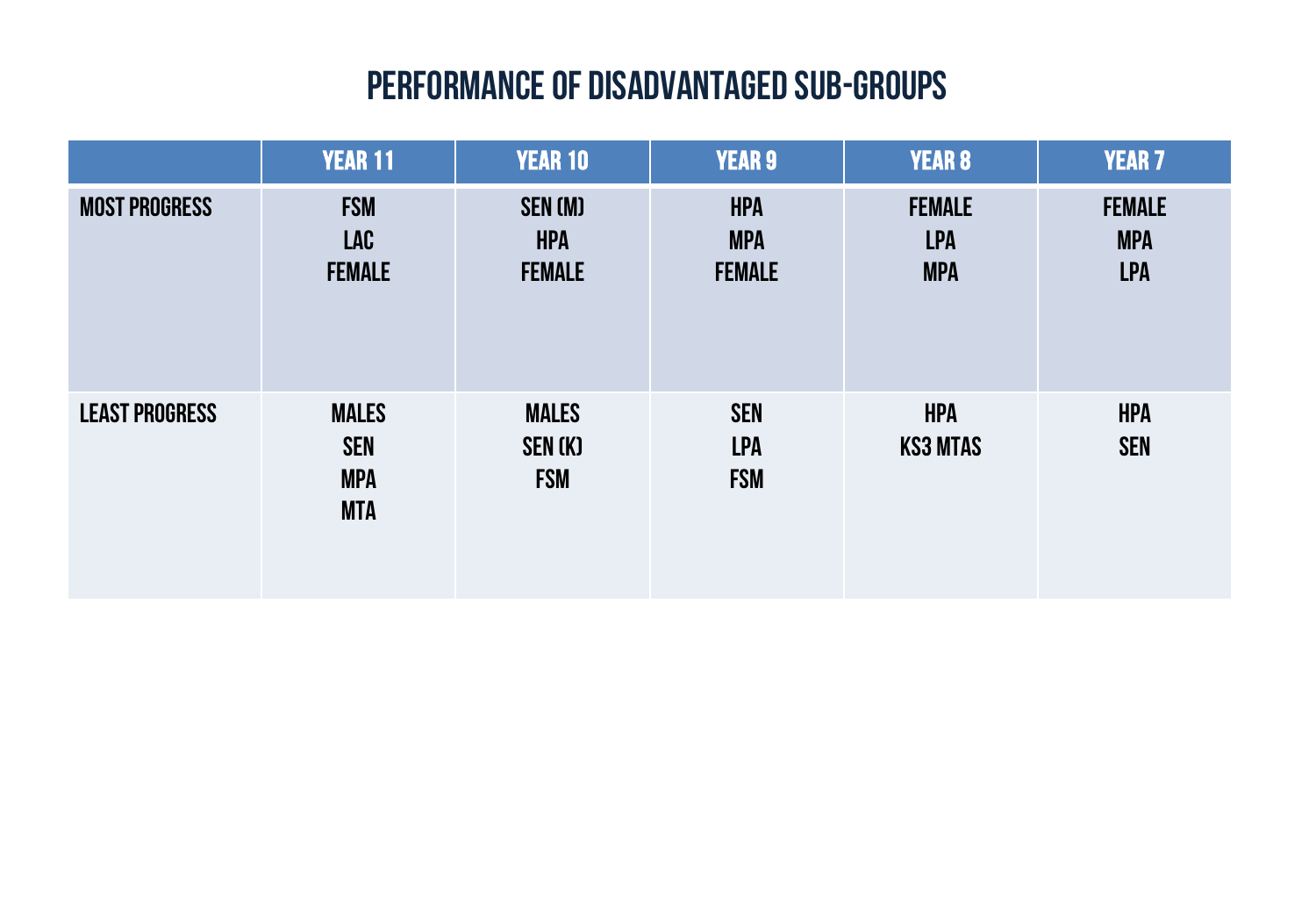#### Accelerating progress for disadvantaged students -Priorities for 2019-2020

| <b>Objective</b>                                                                                                                                                                                   | <b>Action</b>                                                                                                                                                                                                                                                                                                                                                                                                                                                                                                                                             | <b>Evidence and Rationale</b>                                                                                                                                                                                                                                                                                                                                                                                                                           |
|----------------------------------------------------------------------------------------------------------------------------------------------------------------------------------------------------|-----------------------------------------------------------------------------------------------------------------------------------------------------------------------------------------------------------------------------------------------------------------------------------------------------------------------------------------------------------------------------------------------------------------------------------------------------------------------------------------------------------------------------------------------------------|---------------------------------------------------------------------------------------------------------------------------------------------------------------------------------------------------------------------------------------------------------------------------------------------------------------------------------------------------------------------------------------------------------------------------------------------------------|
| Drive continued improvements<br>in the quality of teaching and<br>learning so that all students<br>make faster progress.                                                                           | • Strategic development of the CPD programme to<br>support the development of teachers' practice and<br>further raise awareness of the Disadvantaged<br>agenda and increase 'buy-in' from staff.<br>Embed the use of Disadvantaged Pupil Profiles to<br>support teachers' planning.<br>• Increased monitoring of teaching and learning for<br>Disadvantaged students to identify areas of best<br>practice and support improvements in areas of<br>concern.<br>Review approach to homework and facilities to<br>support Disadvantaged students with this. | As a result of improved teaching, gaps between Disadvantaged and Non-<br>Disadvantaged students are narrowing. Despite this, they remain above national<br>figures.<br>NFER: More successful schools have an ethos of high attainment for all students.<br>The Sutton Trust: The effects of high-quality teaching are especially significant for<br>students from disadvantaged backgrounds.<br>EEF: Homework +5 months (Moderate impact for low cost). |
| Support the development of a<br>whole-school approach to<br>Literacy and Numeracy so that<br>all students have the necessary<br>skills to access the curriculum.                                   | • Half termly CPD to develop knowledge of strategies<br>to support literacy and implement in departments.<br>• Reading ages shared with teaching staff.<br>• Coordinated approach between Literacy Lead and<br>SENCO to provide additional support for SEN<br>students.<br>Further development of KS3 Literacy and Numeracy<br>$\bullet$<br>Catch Up programmes and KS4 intervention.                                                                                                                                                                     | The performance of Disadvantaged students in the Basics measures is significantly<br>below that of Disadvantaged and Non-Disadvantaged students nationally.<br>Two thirds of Disadvantaged Year 7 students still have a reading age below their<br>chronological age.                                                                                                                                                                                   |
| Continue to support<br>improvements in the<br>attendance of Disadvantaged<br>students so all can access High<br><b>Quality Teaching.</b>                                                           | On-going use of Aquinas.<br>$\bullet$<br>Further increase participation of Disadvantaged<br>students to Breakfast Club.                                                                                                                                                                                                                                                                                                                                                                                                                                   | EEF:<br>Universal free breakfast clubs can contribute to increased attendance, improved<br>behaviour for learning and consequently improved outcomes.                                                                                                                                                                                                                                                                                                   |
| Further embed a personalised<br>and targeted approach to<br>barriers to progress, including<br>behaviour for learning, so that<br>all Disadvantaged students can<br>fully engage in the curriculum | Enhanced use of progress and PASS data to inform<br>$\bullet$<br>intervention planning and evaluation.<br>• Development of Achievement for All programme to<br>support the needs of MTA students.<br>• Closer monitoring of the progress of Disadvantaged<br>SEN students and targeted support to ensure their<br>needs are met.<br>Further development of strategies to support<br>attitudes and behaviour for learning                                                                                                                                  | Progress of Disadvantaged SEN students amongst the lowest in the Disadvantaged<br>cohort.<br>Disadvantaged students are over-represented in call outs, seclusions and FTEs.<br>NFER:<br>More successful schools provide targeted support and seek out interventions to suit<br>individual needs.<br>EEF:<br>Behaviour Interventions +3 months (Moderate impact for moderate cost).                                                                      |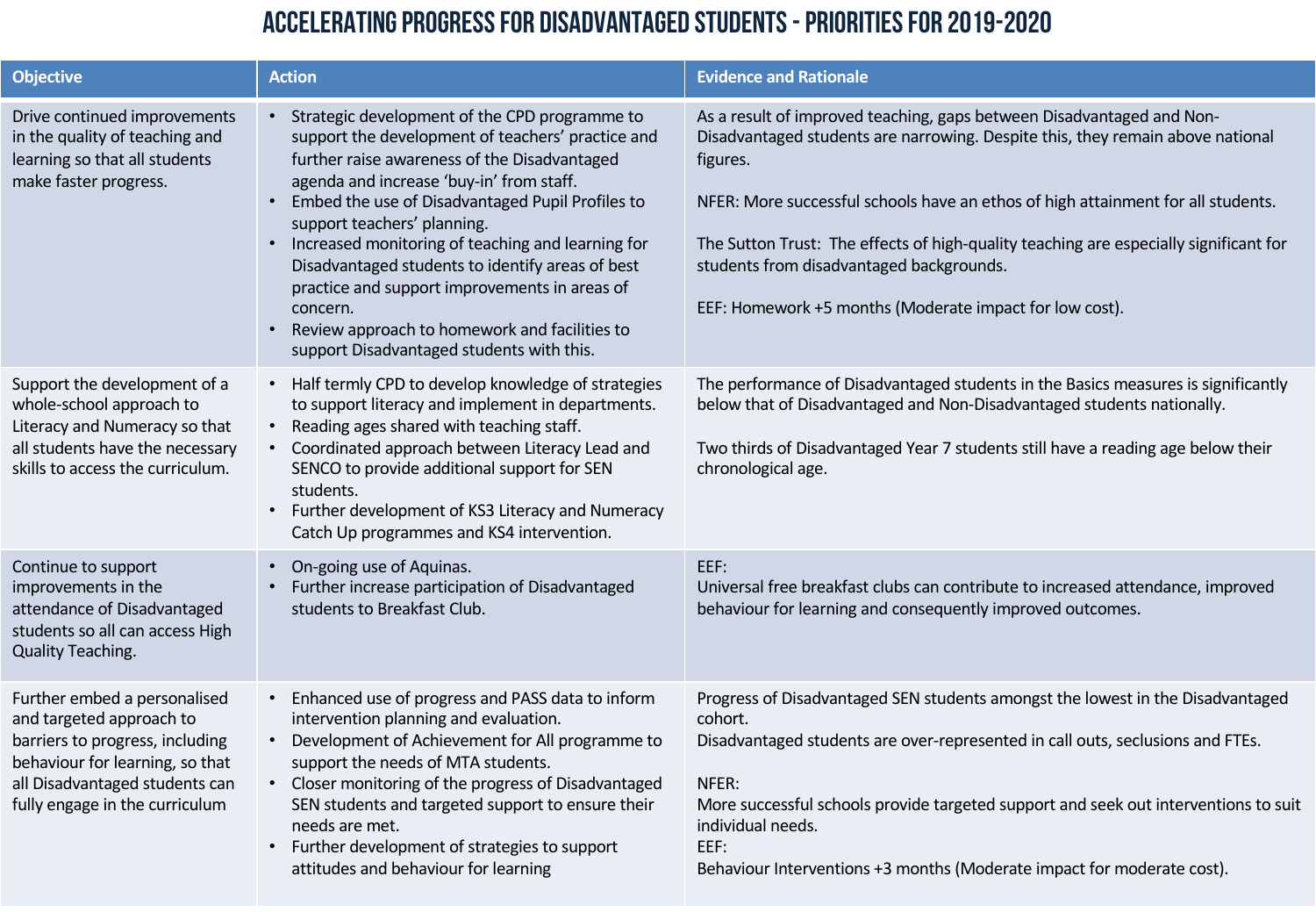### Appendix 1 : 2018 National outcomes for disadvantaged students

|                     | <b>DISADVANTAGED</b> | <b>NON-DISADVANTAGED</b> | <b>GAP</b> |
|---------------------|----------------------|--------------------------|------------|
| <b>PROGRESS 8</b>   | $-0.44$              | 0.13                     | $-0.57$    |
| <b>ATTAINMENT 8</b> | 36.7                 | 50.1                     | $-13.4$    |
| $4 + EN/MA$         |                      | 71.5%                    |            |
| <b>5% EN/MA</b>     | 24.9%                | 50.1%                    | $-25.2%$   |